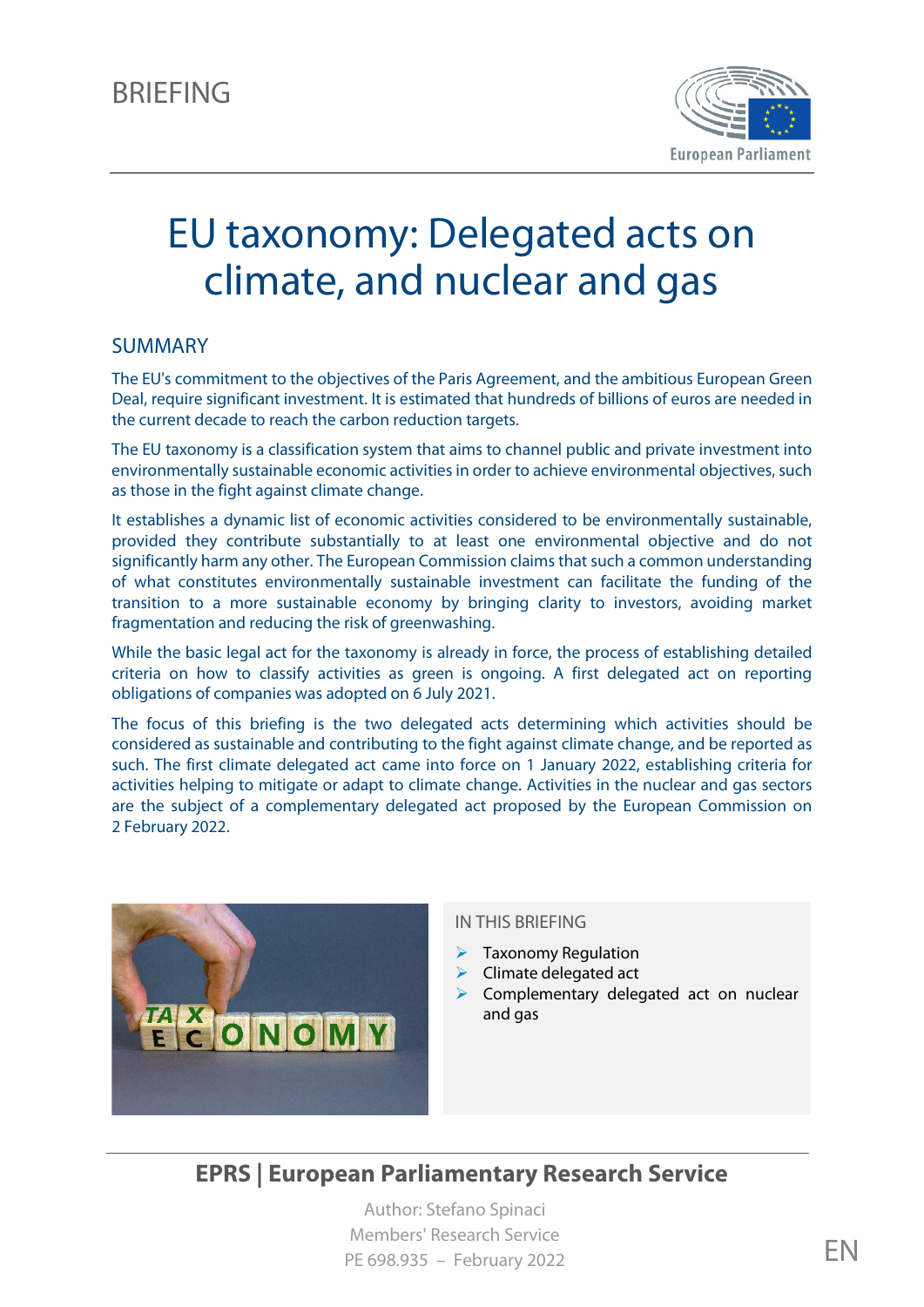# Taxonomy Regulation

Th[e Taxonomy Regulation](https://eur-lex.europa.eu/legal-content/EN/TXT/?uri=CELEX:32020R0852) (Regulation) entered into force on 12 July 2020 and is the basis of the EU taxonomy. The [Regulation](https://www.europarl.europa.eu/thinktank/en/document/EPRS_BRI(2019)635597) provides **a classification system for environmentally sustainable economic activities ('green list')**, which is the framework for the subsequent development, and update, of the EU taxonomy through delegated acts.

The Regulation covers **six environmental objectives** (Article 9):

- 1) climate change mitigation; [1](#page-7-0)
- [2](#page-7-1)) climate change adaptation;<sup>2</sup>
- 3) sustainable use and protection of water and marine resources;
- 4) transition to a circular economy;
- 5) pollution prevention and control;
- 6) protection and restoration of biodiversity and ecosystems.

An economic activity qualifies as environmentally sustainable if it respects **four overarching conditions** (Article 3):

- a) substantially contributes (SC) to one or more of the six environmental objectives;
- b) does no significant harm (DNSH) to any of the environmental objectives;
- c) is carried out in compliance with the minimum social safeguards<sup>[3](#page-7-2)</sup>
- d) complies with technical screening criteria (TSC) established by the Commission.

For each of the six environmental objectives, the Regulation defines broadly how an economic activity may provide a substantial contribution (Articles 10-15) to the objective, or may significantly harm it (Article 17). The Regulation tasks the Commission with establishing, through delegated acts, the TSC to determine the conditions under which a specific economic activity qualifies as contributing substantially to the objective, and whether an economic activity significantly harms an objective, in application of the DNSH principle (see box).

#### Do no significant harm (DNSH)

The DNSH principle enshrined in the Taxonomy Regulation (Article 17) is extremely important in fixing the rule that an economic activity may not qualify as environmentally sustainable where it significantly harms at least one of the six environmental objectives, regardless of whether it substantially contributes to one or more others. DNSH takes into account both the environmental impact of the activity itself and the environmental impact of the products and services provided by that activity throughout their life cycle, in particular by considering the production, use and end-of-life of those products and services. While the Regulation establishes how an economic activity may significantly harm an objective, Commission delegated acts define the technical screening criteria used to determine whether the activity significantly harms an objective.

#### *Example*

*The Regulation establishes that an activity significantly harms the climate change mitigation objective, where that activity leads to significant greenhouse gas emissions.* 

*The delegated act indicates the conditions under which that specific economic activity does not lead to significant greenhouse gas emissions.*

The SC criteria may represent a minimum threshold to be reached in order to contribute substantially to an environmental objective, while the DNSH criteria may represent a maximum threshold to be respected, in order not to significantly harm an environmental objective (Figure 1 is a visual example of quantitative SC and DNSH criteria for climate change mitigation).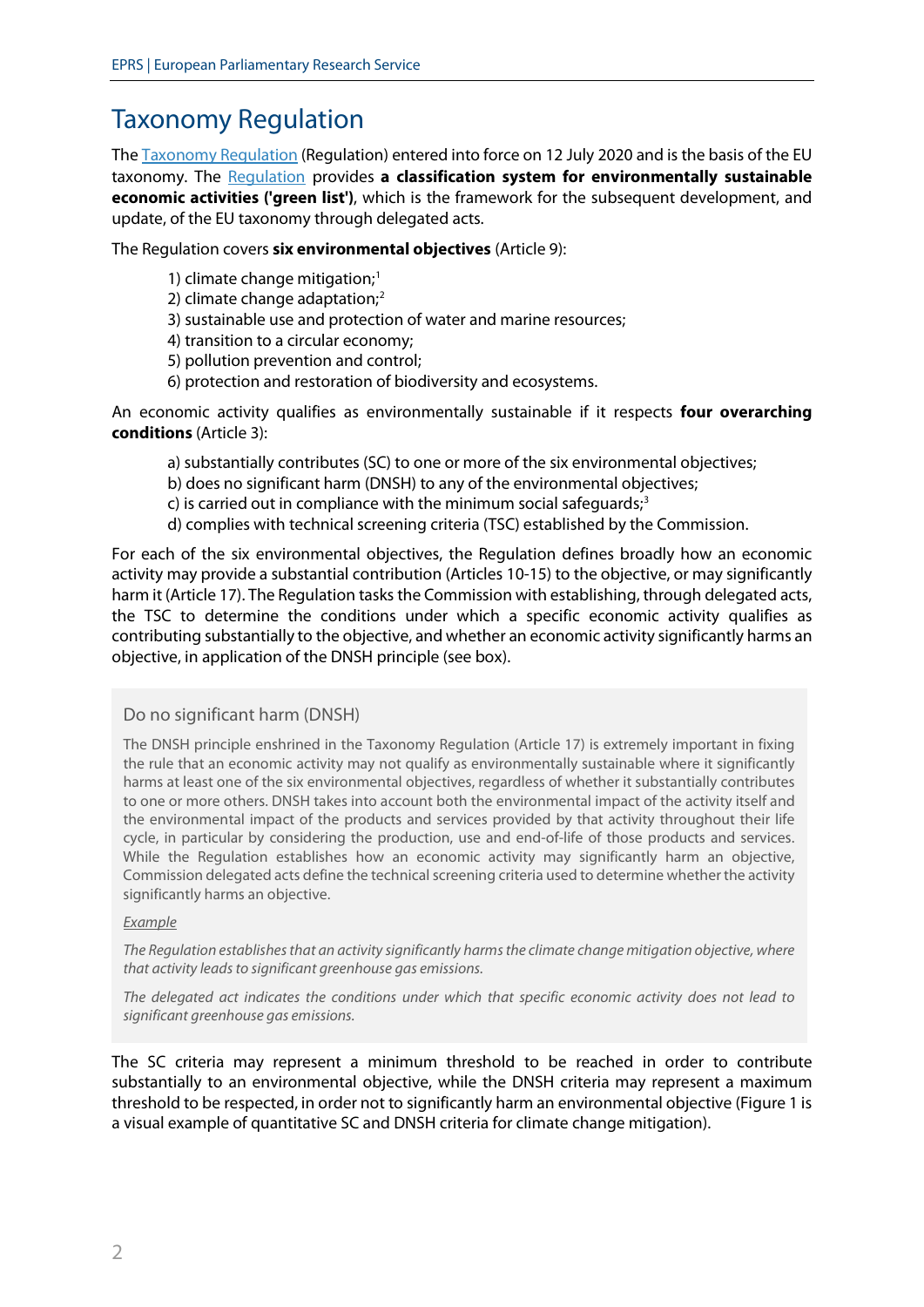

Figure 1 – Example of quantitative SC and DNSH criteria

Source: [TEG final report on the EU taxonomy,](https://ec.europa.eu/info/files/200309-sustainable-finance-teg-final-report-taxonomy_en) Technical Expert Group on Sustainable Finance, March 2020.

The Regulation broadly established what qualifies as a sustainable contribution. In Article 10(1), it says that an economic activity pursuing climate change mitigation should contribute substantially to the stabilisation of greenhouse gas emissions by avoiding or reducing them or by enhancing greenhouse gas removals. Article 11(1) specifies that an economic activity aiming to contribute to climate change adaptation should substantially reduce or prevent the adverse impact of the present on future climate, or the risks of such adverse impact on the activity itself, or on people, nature or assets.

# Enabling and transitional activities

To contribute to the overall objective of promoting sustainability, the Regulation introduces the concept of 'enabling activities' (Article 16) and 'transitional activities' (Article 6.1a). Enabling activities are those activities that contribute substantially to one or more of the environmental objectives by directly enabling other activities to make a substantial contribution to one or more of those objectives, provided that such economic activity: (a) does not lead to a lock-in in assets that undermine long-term environmental goals, considering the economic lifetime of those assets; (b) has a substantial positive environmental impact on the basis of life-cycle considerations.

Transitional activities relate only to the climate change mitigation objective, and are those activities for which there is no technologically and economically feasible low-carbon alternative. They shall be considered to contribute substantially to climate change mitigation objective where the activity: (a) has greenhouse gas emission levels that correspond to the best performance in the sector or industry; (b) does not hamper the development and deployment of low-carbon alternatives; and (c) does not lead to a lock-in in carbon-intensive assets considering the economic lifetime of those assets.

# Climate delegated act

The Taxonomy Regulation indicated as a priority the delivery of a delegated act on the technical screening criteria for the first two environmental objectives, climate change mitigation (Article 10(3)) and climate change adaptation (Article 11(3)). This delegated act is known as the EU [taxonomy climate delegated act](https://ec.europa.eu/info/publications/210421-sustainable-finance-communication_en) ('climate delegated act'), and includes:

- $\triangleright$  technical screening criteria under which certain economic activities qualify as contributing substantially to climate change mitigation and climate change adaptation (SC);
- $\triangleright$  technical screening criteria for determining whether those activities cause significant harm to any of the other relevant environmental objectives (DNSH).

The climate delegated act builds on the recommendations of the Technical Expert Group<sup>4</sup> on Sustainable Finance (TEG)'s [final report on the EU taxonomy](https://ec.europa.eu/info/files/200309-sustainable-finance-teg-final-report-taxonomy_en)<sup>[5](#page-7-4)</sup>, published in March 2020. The report took into consideration stakeholders' opinions collected through an open call for feedback, and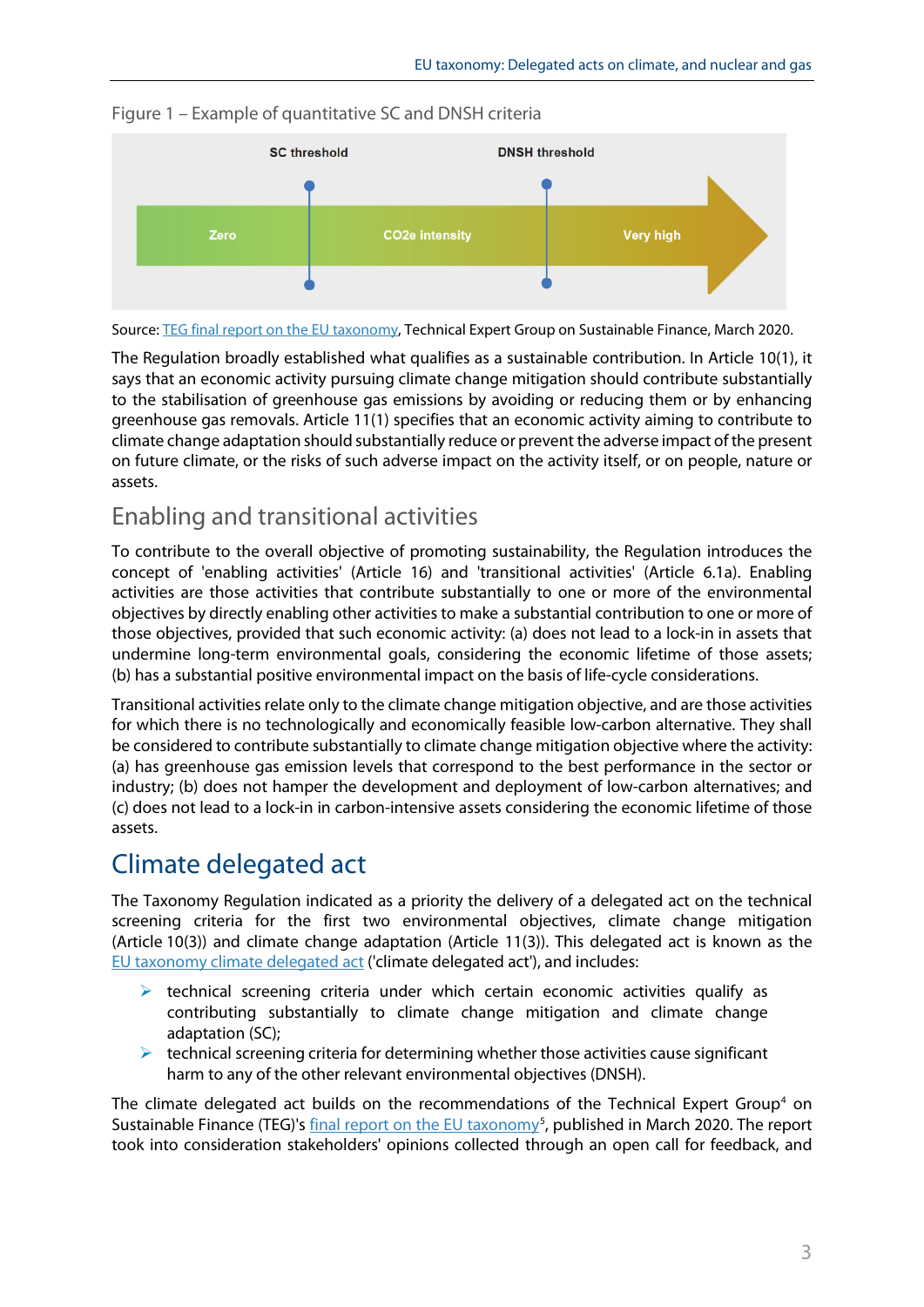received feedback from the Member States Expert Group. [6](#page-7-5) In March 2020, the Commission also collected feedback, before and after it published the inception impact assessment.

While the delegated act consists of only three articles, the technical screening criteria are set out in the two accompanying annexes. Annex 1 relates to technical screening criteria on climate change mitigation, and Annex 2 to TSC for climate change adaptation. The current criteria are supposed to cover the economic activities of roughly 40 % of EU-domiciled listed companies<sup>[7](#page-7-6)</sup> in sectors which are responsible for almost [8](#page-7-7)0 % of direct greenhouse gas emissions in Europe.<sup>8</sup>

Annex 1 defines TSC for almost 80 economic activities divided into nine sectors: 1) Forestry; 2) Environmental protection and restoration activities; 3) Manufacturing; 4) Energy; 5) Water supply, sewerage, waste management and remediation; 6) Transport; 7) Construction and real estate activities; 8) Information and communication; and 9) Professional, scientific and technical activities. Annex 2 defines TSC for almost 100 economic activities divided into 13 sectors: the nine already listed, plus 10) Financial and insurance activities; 11) Education; 12) Human health and social work activities; and 13) Arts, entertainment and recreation.

### Procedure

On 20 November 2020, the Commission published the [draft delegated act,](https://ec.europa.eu/info/law/better-regulation/have-your-say/initiatives/12302-Sustainable-finance-EU-classification-system-for-green-investments_en) launched a four-week public consultation and later published a [summary of feedback.](https://ec.europa.eu/info/sites/default/files/business_economy_euro/banking_and_finance/documents/210427-summary-feedback-draft-delegated-act-taxonomy-regulation_en.pdf) Taking into consideration the reactions to the draft, the text was recalibrated and modified, with some key changes: a) natural gas activities (as transitional activities) were removed due to controversy; b) bioenergy was considered a 'green', rather than 'transitional', activity (but the TSC are subject to review); c) agriculture activities were removed due to the then ongoing CAP negotiations.

The fina[l delegated act](https://eur-lex.europa.eu/legal-content/EN/TXT/?uri=PI_COM%3AC%282021%292800) was approved in principle by the European Commission on 21 April 2021. Its formal adoption by the Commission took place on 4 June 2021, when all language versions were made available. The delegated act was accompanied by an [impact assessment,](https://ec.europa.eu/transparency/documents-register/detail?ref=SWD(2021)152&lang=en) which assessed, among other things, the proposed deviations in the delegated act from the recommendations of the TEG report, and summarised the changes made to the criteria after the stakeholders' feedback.

The climate delegated act was then submitted to the Parliament and to the Council for scrutiny. Since this was a delegated act procedure, the co-legislators had no power to amend it, other than a period of 4 months (from 7 June to 7 October) to object to it. This period was extended at the Council's request by 2 months.

In the Parliament, the delegated act was examined jointly by the Committee on Economic and Monetary Affairs (ECON) and the Committee on the Environment, Public Health and Food Safety (ENVI), which had previously worked jointly on the Taxonomy Regulation. On 27 September 2021, in a joint meeting and through a joint vote, the ECON and ENVI committees [rejected](https://www.aaronmcloughlin.com/joint-committee-econ-env-reject-delegated-act-challenge/) three draft motions for a resolution, challenging the Commission delegated act. On 5 October 2021, in its plenary sitting, the Parliament rejected, by a large majority, two motions for a resolution proposing to object to the delegated act. No opposition came from the Council.

The delegated act was thus published in the Official Journal on 9 December 2021, and entered into force on 1 January 2022.

It came into force on the same day as the [delegated act on disclosure obligations,](https://eur-lex.europa.eu/legal-content/EN/TXT/?uri=PI_COM:C(2021)4987) adopted by the Commission on 6 July 2021. As required in Article 8 of the Taxonomy Regulation, this delegated act specifies the content, methodology and presentation of information to be disclosed by financial and non-financial undertakings concerning the proportion of environmentally sustainable economic activities in their business, investments or lending activities. The environmentally sustainable economic activities are defined by the climate delegated act, and by any future delegated act intended to cover other environmental objectives or to update any of them.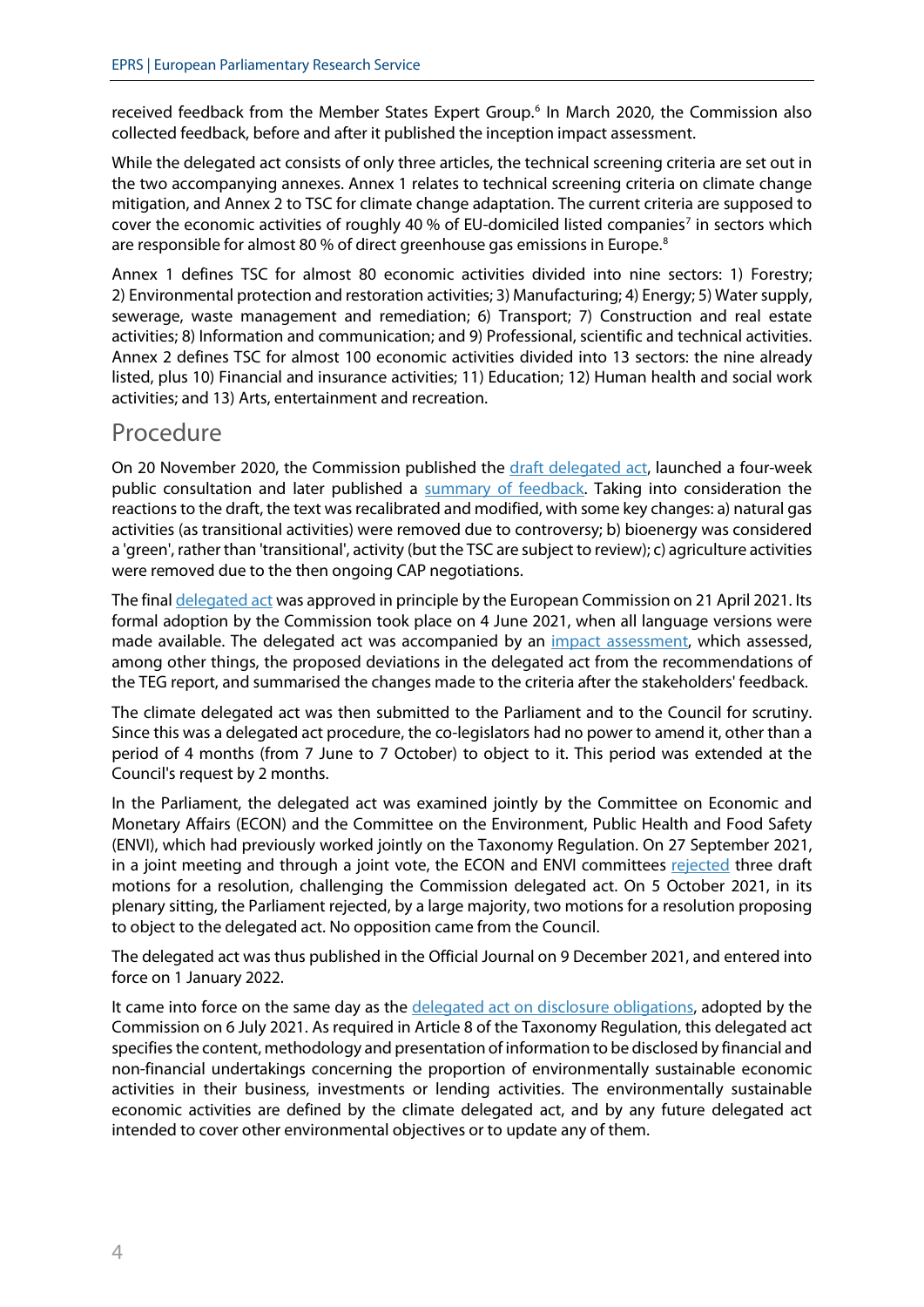# Complementary delegated act on nuclear and gas

Since the climate delegated act did not address nuclear and gas, the European Commission announced that these would be addressed in a separate delegated act.

On 21 April 2021, in its communication on [Directing finance towards the European Green Deal,](https://eur-lex.europa.eu/legal-content/EN/TXT/?uri=CELEX:52021DC0188) the Commission announced the preparation of this complementary delegated act to set out the technical screening criteria for additional economic activities in the energy sectors that were not included in the first climate delegated act, particularly in the natural gas and nuclear energy sectors.

The Regulation establishes that the technical screening criteria should include criteria for activities related to the clean energy transition, consistent with a pathway to limit the temperature increase to 1.5°C above pre-industrial levels. Furthermore, the TSC should ensure that power generation activities that use fossil fuels (e.g. coal) do not qualify as environmentally sustainable economic activities.

With the exception of solid fossil fuels, the Regulation does not exclude any specific sector or technology from the category of 'green' activities. While the production of gas and nuclear energy is excluded from 'green' activities, it is not explicitly excluded from 'enabling' or 'transition' activities. Therefore, the Regulation would potentially allow them to be defined as such, if they pass the DNSH test (including a test on waste for nuclear energy).

The Regulation text is the result of the agreement reached by the Parliament and the Council on 16 December 2019, after long negotiations. It reflects a delicat[e compromise](https://www.euractiv.com/section/energy-environment/news/eu-seals-deal-on-green-finance-in-breakthrough-for-climate-goals/) by the two co-legislators to avoid the divisive subject of nuclear and gas energy production blocking the whole taxonomy.

The Commission addressed the DNSH aspects relating to nuclear energy through a two-step approach. It asked the JRC to prepare a [technical assessment of nuclear energy with respect to the](https://publications.jrc.ec.europa.eu/repository/handle/JRC125953)  [DNSH criteria;](https://publications.jrc.ec.europa.eu/repository/handle/JRC125953) this was later reviewed by Member States' experts on radiation protection and waste management, appointed by the Scientific and Technical Committee under Article 31 of the Euratom Treaty, and by experts from the Scientific Committee on Health, Environmental and Emerging Risks (SCHEER). The JRC report concluded that nuclear energy can make a substantial contribution to the climate change mitigation objective, while at the same time not harming the other four environmental objectives, and that deep geological repositories can be considered an appropriate and safe means of isolating nuclear waste. The group of experts provided a positive assessment of the JRC report.

On 1 January 2022, the Commission published [a press release](https://ec.europa.eu/commission/presscorner/detail/en/ip_22_2) stating that, on 31 December 2021, it had started consultations with the Member States Expert Group on Sustainable Finance and the Platform on Sustainable Finance on a draft text of a complementary taxonomy delegated act covering certain gas and nuclear activities. The experts would have had until 12 January to provide their contributions, but the deadline was later postponed to 21 January, including due to the reactions among stakeholders and to public opinion.

On 21 January 2022, the Platform on Sustainable Finance published its [response to the](https://ec.europa.eu/info/sites/default/files/business_economy_euro/banking_and_finance/documents/220121-sustainable-finance-platform-response-taxonomy-complementary-delegated-act_en.pdf)  [complementary delegated act.](https://ec.europa.eu/info/sites/default/files/business_economy_euro/banking_and_finance/documents/220121-sustainable-finance-platform-response-taxonomy-complementary-delegated-act_en.pdf) In its document, the Platform noted that its focus is on the environmental performance of economic activities, and that the taxonomy was not intended to include every activity in the economy, particularly energy activities that must transition because emissions are currently too high or significant harm is present. The Platform also recalled that the taxonomy cannot solve energy sector transition policy beyond environmental performance. Rather, decisions on energy system transition require additional tools and financing sources to be determined by other policy mechanisms. The Platform claimed it did its best in providing feedback in the short time available for review, and that there was not time to consult outside the Platform group. Moreover, it said it is willing to support the Commission further in exploring and developing an approach that could support investments for transitioning energy supply without weakening the taxonomy as the classification of green sustainable activities for investment decisions.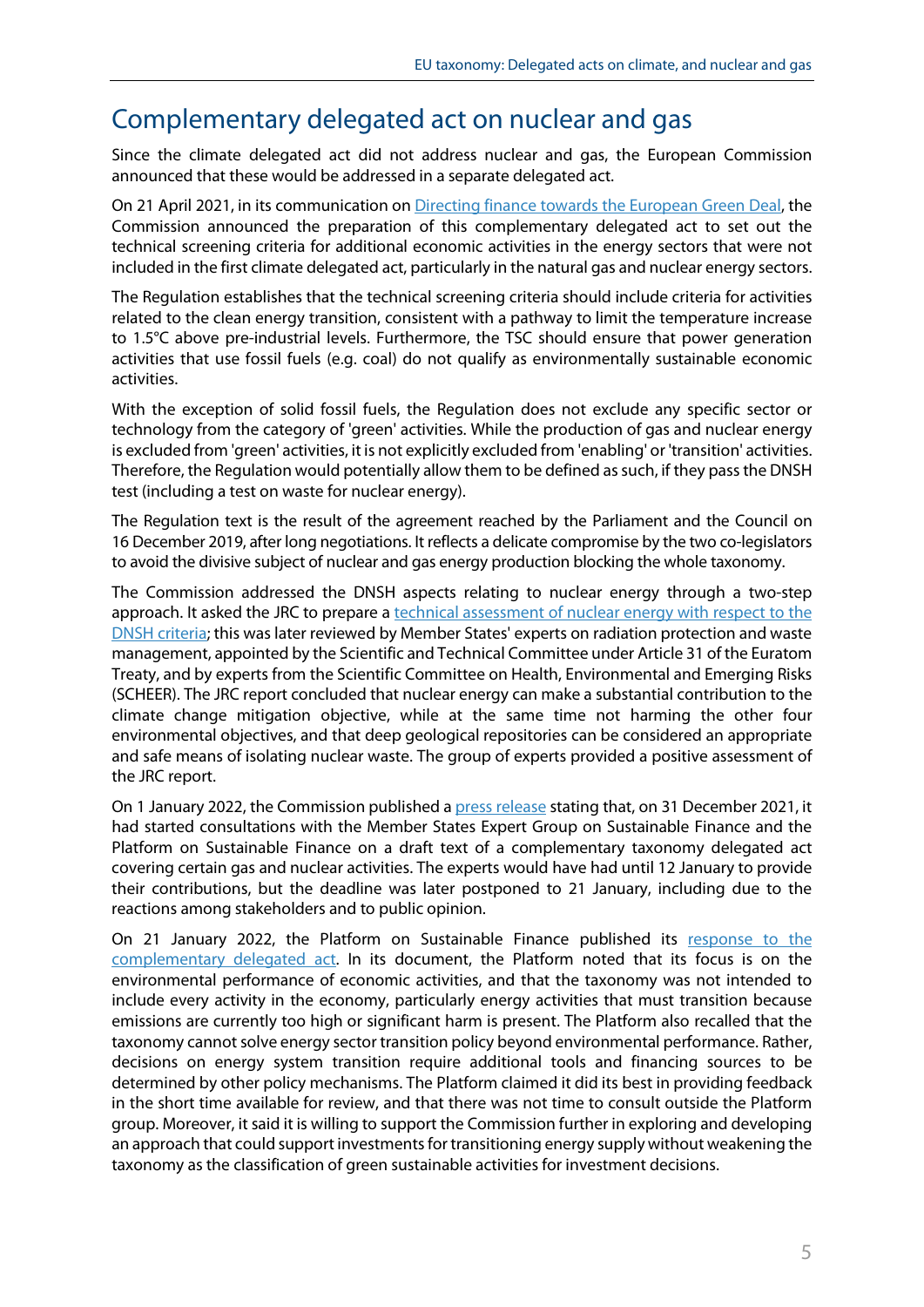On 2 February 2022, the Commission approved a [complementary climate delegated act](https://ec.europa.eu/info/publications/220202-sustainable-finance-taxonomy-complementary-climate-delegated-act_en) including, under specific conditions, certain nuclear and gas energy activities in the list of 'transitional' economic activities under the EU taxonomy. According to Article 10(2) of the Taxonomy Regulation, transitional activities are those which cannot yet be replaced by technologically and economically feasible low-carbon alternatives, but do contribute to climate change mitigation and may play a role in the transition to a climate-neutral economy. Article 10(2) also sets out eligibility conditions for the classification of 'transition' activities. This delegated act applies them to nuclear and gas activities: both must contribute to the transition to climate neutrality. For nuclear, this includes fulfilling nuclear and environmental safety requirements. For gas, this requires activities to contribute to the transition from coal to renewables.

The delegated act lists other specific requirements for the activities to qualify as 'transition' activities. In the case of fossil gas-related activities, for example, the facility should switch fully to renewable or low-carbon gases by 31 December 2035. The use of gas should act as a replacement for plants running on more polluting solid and liquid fossil fuels (e.g. coal). Nuclear energy activities are included under conditions specific to nuclear and environmental safety (also related to waste disposal).

The complementary delegated act therefore considers as eligible the following activities:

Nuclear-related activities:

- 1 advanced technologies with a closed fuel cycle ('Generation IV') to incentivise research and innovation into future technologies in terms of safety standards and minimising waste;
- 2 new nuclear power plant projects for energy generation, which will be using best available existing technologies ('Generation III +') will be recognised until 2045 (date of approval of construction permit);
- 3 modifications and upgrades of existing nuclear installations for the purpose of lifetime extension will be recognised until 2040 (date of approval by competent authority).

Gas-related activities:

- 1 electricity generation from fossil gaseous fuels;
- 2 high-efficiency co-generation of heat/cooling and power from fossil gaseous fuels;
- 3 production of heat/cooling from fossil gaseous fuels in an efficient district heating and cooling system.

Among other conditions, gas-related activity needs to meet either of the following emission thresholds:

- life-cycle emissions are below 100 g  $CO<sub>2</sub>e/kWh$ ; or
- ighthrow until 2030 (date of approval of construction permit), and where renewables are not available at sufficient scale, direct emissions are below 270 g  $CO<sub>2</sub>e/kWh$  or, for the activity of electricity generation, their annual direct GHG emissions must not exceed an average of 550 kg  $CO<sub>2</sub>e/kW$  of the facility's capacity over 20 years. In this case, the activity must meet a set of cumulative conditions: e.g. it replaces a facility using solid or liquid fossil fuels; the replacement leads to a reduction in GHG emissions of at least 55 % over the lifetime of the newly installed production capacity; the newly installed production capacity does not exceed the capacity of the replaced facility by more than 15 %; the refurbishment of the facility does not increase the production capacity for co-generation of heat/cooling and power from fossil gaseous fuels; the activity takes place on the territory of a Member State which has committed to phasing out the use of energy generation from coal; the activity ensures a full switch to renewable or low-carbon gases by 2035; and a regular independent verification of compliance with the criteria is carried out.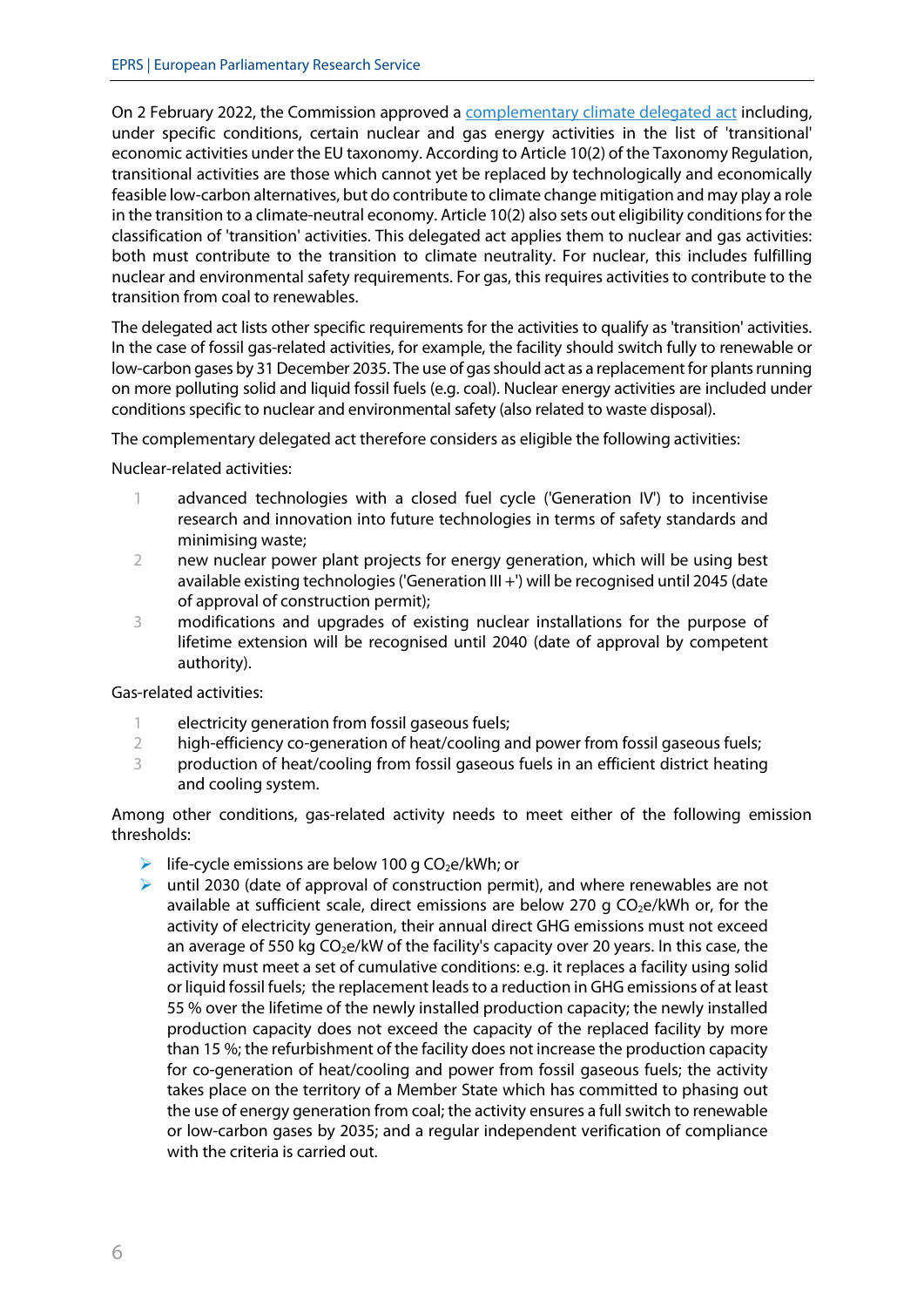# Next steps

Once translated into all official EU languages, the complementary delegated act will be formally transmitted to the co-legislators. The European Parliament and the Council have 4 months to scrutinise the text, and, should they find it necessary, to object to it; either institution may request an additional 2 months of scrutiny time. The Parliament may reject it by a majority of its component members (i.e. at least 353 MEPs) in Plenary. The Council may object to it by reinforced qualified majority (which means at least 72 % of Member States, i.e. at least 20 Member States, representing at least 65 % of the EU population). Once the scrutiny period is over, and assuming neither of the co-legislators objects, the complementary climate delegated act will enter into force and apply as of 1 January 2023.

## MAIN REFERENCES

EU taxonomy

BEUC, How green is green finance? [Can consumers trust the Taxonomy?,](https://www.beuc.eu/publications/beuc-x-2021-101_can_consumers_trust_the_taxonomy.pdf) November 2021.

European Commission, [FAQ: What is the EU taxonomy and how will it work in practice?](https://ec.europa.eu/info/sites/default/files/business_economy_euro/banking_and_finance/documents/sustainable-finance-taxonomy-faq_en.pdf)

Natixis, [EU taxonomy for sustainable activities. Skydiving kit,](https://gsh.cib.natixis.com/api-website-feature/files/download/11673/EU_Taxonomy_for_sustainable_activitie_skydiving_kit_Natixis_GSH_Sept_2020.pdf) September 2020.

OECD, [Developing sustainable finance definitions and taxonomies,](https://www.oecd.org/env/developing-sustainable-finance-definitions-and-taxonomies-134a2dbe-en.htm) October 2020.

Platform on Sustainable Finance[, Taxonomy pack for feedback](https://ec.europa.eu/info/sites/default/files/business_economy_euro/banking_and_finance/documents/210803-sustainable-finance-platform-report-technical-screening-criteria-taxonomy_en.pdf) – August 2021, 3 August 2021.

Rabobank, The EU Taxonomy – [A New 'Green Language'](https://economics.rabobank.com/publications/2020/october/the-eu-taxonomy--a-new-green-language-for-companies/) for Companies, 5 November 2020.

S&P Global[, A Short Guide to the EU's Taxonomy Regulation,](https://www.spglobal.com/esg/insights/a-short-guide-to-the-eu-s-taxonomy-regulation) 12 May 2021.

Spinaci, S., Sustainable finance – [EU taxonomy: A framework to facilitate sustainable investment,](https://www.europarl.europa.eu/thinktank/en/document/EPRS_BRI(2019)635597) Legislative briefing, EPRS, European Parliament, July 2020.

Climate delegated act

Clifford Chance, [ESG: European Commission finalises taxonomy 'technical screening criteria'](https://www.cliffordchance.com/briefings/2021/05/esg--european-commission-finalises-taxonomy--technical-screening.html) for climate [mitigation and adaptation,](https://www.cliffordchance.com/briefings/2021/05/esg--european-commission-finalises-taxonomy--technical-screening.html) May 2021.

European Commission, [Impact assessment on the climate delegated act,](https://ec.europa.eu/finance/docs/level-2-measures/taxonomy-regulation-delegated-act-2021-2800-impact-assessment_en.pdf) SWD(2021) 152.

Honnefelder, S., Chaillet, G. and Vanhoucke, S., Taxonomy Regulation: Approved EU Taxonomy Climate [Delegated Act under Art. 10\(3\) and 11\(3\) of the Taxonomy Regulation,](https://www.europarl.europa.eu/RegData/etudes/BRIE/2021/648248/IPOL_BRI(2021)648248_EN.pdf) Briefing scrutiny paper, ECON Committee secretariat, IPOL, European Parliament, May 2021.

Natixis, [The European taxonomy of environmentally sustainable economic activities: vade mecum to](https://gsh.cib.natixis.com/api-website-feature/files/download/7819/eu_taxonomy_vade_mecum_to_digest_the_report_from_the_teg__natixis_green___sustainable_hub.pdf)  [digest the 414-page report from the TEG,](https://gsh.cib.natixis.com/api-website-feature/files/download/7819/eu_taxonomy_vade_mecum_to_digest_the_report_from_the_teg__natixis_green___sustainable_hub.pdf) July 2019.

Complementary delegated act

E3G[, Mapping out a way through the taxonomy crisis,](https://www.e3g.org/publications/mapping-out-a-way-through-the-taxonomy-crisis/) Briefing paper, January 2022.

Hernandez, A.[, EU enters endgame in fight over green investing rules,](https://www.politico.eu/article/the-eus-taxonomy-tussle/) article, Politico, 20 January 2022.

Hopner, A.[, Taxonomygate,](https://www.environmental-finance.com/content/analysis/taxonomygate.html) article, Environmental Finance, 10 January 2022.

ISFC[, EU Taxonomy Complementary Delegated Act,](https://static1.squarespace.com/static/5f7709cd633d6220bbee2709/t/61e1939054123e426d5d391a/1642173330735/Taxonomy+CDA+-+ISFC+Reaction.pdf) January 2022.

Mundy, S., Tett, G., Edgecliffe-Johnson, A. and Talman, K., [EU's green taxonomy debate turns red hot,](https://www.ft.com/content/f579066b-bea2-4fd9-be1b-86ec12e48ce7) article, Financial Times, 7 January 2022.

Khan, M., [Scientists lambast EU over gas and nuclear's 'green'](https://www.ft.com/content/928ad46d-ffd8-41b1-b327-c8eb2354b88c) energy label, article, Financial Times, 21 January 2022.

Natixis[, Nuclear & gas in the EU taxonomy: integrity safeguarded despite postures and outrages,](https://gsh.cib.natixis.com/our-center-of-expertise/articles/nuclear-gas-in-the-eu-taxonomy-integrity-safeguarded-despite-postures-and-outrages) January 2022.

Platform on Sustainable Finance[, Response to the complementary delegated act,](https://ec.europa.eu/info/sites/default/files/business_economy_euro/banking_and_finance/documents/220121-sustainable-finance-platform-response-taxonomy-complementary-delegated-act_en.pdf) 21 January 2022.

Simon, F. with Taylor, K., *LEAK: EU drafts plan to label gas and nuclear investments as green*, article, Euractiv, 10 January 2022.